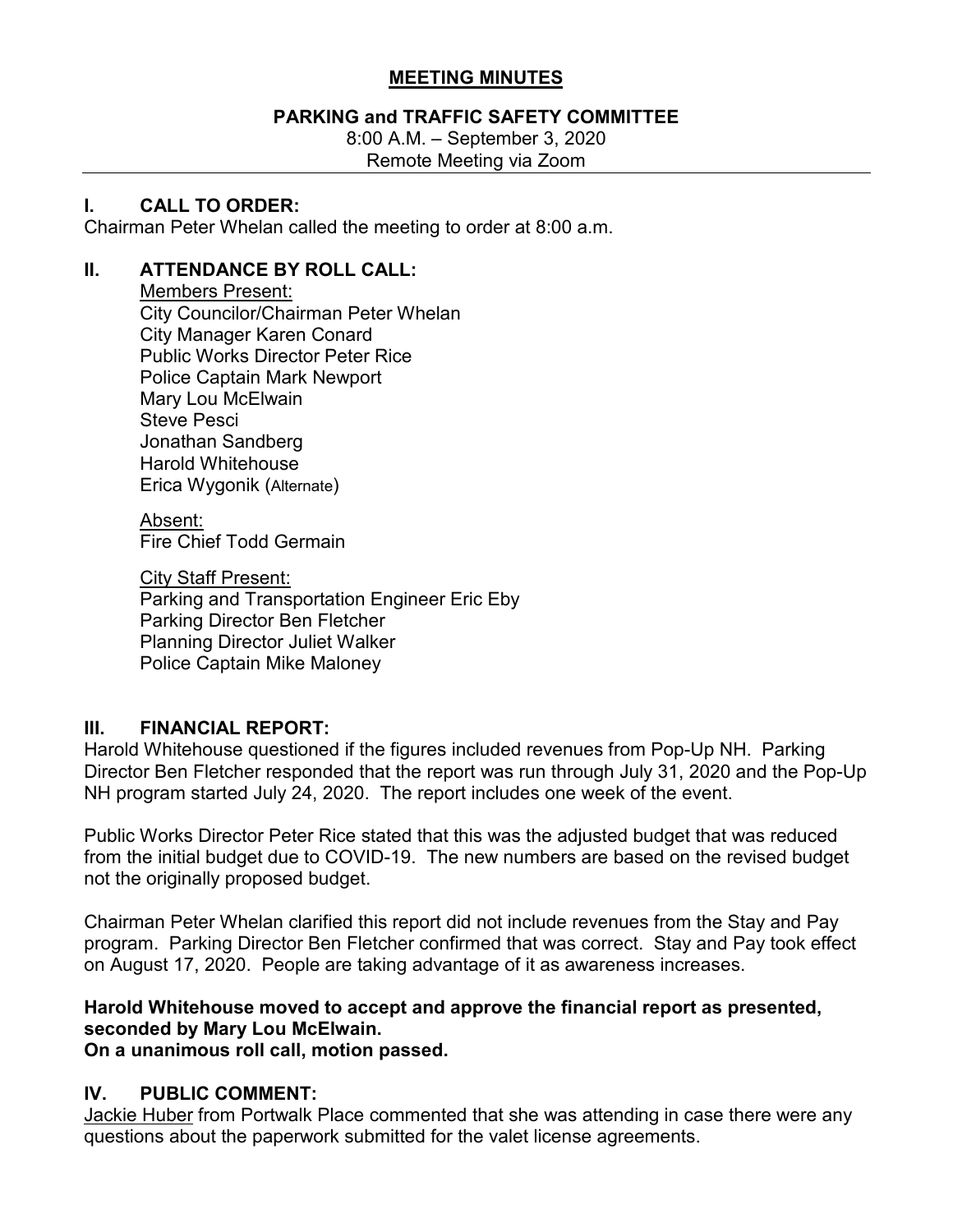# **V. NEW BUSINESS:**

**A.** Updating fine structure for parking citations, by Parking Director Ben Fletcher.

Parking Director Ben Fletcher commented that the Committee looked at the fine structure for parking violations in March. The Committee voted unanimously to move the suggestions forward to the City Council. COVID-19 caused a disruption. Since that initial vote, the City has enacted the Stay and Pay program, which lets people park as long as they like. A full day of parking in Zone A-High Occupancy is now valued at \$46. A single vehicle can get up to three tickets a day currently priced at \$15 per ticket. It is less expensive to get three tickets than to pay to park all day. The proposal is to change the fine values to \$50 because the parking values are different than they were in March. The report included other town rates for comparison. It is a big leap, but these values haven't been looked at in about 8 years. Portsmouth is behind other towns.

Mary Lou McElwain commented that there should be a wider discussion about the Worth Lot because she has heard concerns from business owners. Extended parking times infringe on the open parking in the Worth Lot especially because the Bridge Street Lot is now closed. This should be a discussion in the future. Parking Director Ben Fletcher responded that there is a rate change at the  $4<sup>th</sup>$  hour to encourage a turnover. Ninety-two percent of traffic is turning at the 3rd hour in the Worth Lot.

Steve Pesci questioned if the Worth Lot was Zone A. Parking Director Ben Fletcher responded that it was not, but that should be a future discussion.

Jonathan Sandberg commented that the rationale for raising the fees for violations of overstaying the meters makes sense, but it may not make sense for the other violations. Parking Director Ben Fletcher responded that 90% of the tickets written are for vehicles overstaying their time. The other categories are a smaller percentage, but Portsmouth is behind its peer towns in rates. The peer average is \$42. Those fines were addressed because they were well behind the other towns. Jonathan Sandberg questioned how visitors will know the fine is greater than a day's worth of parking. Parking Director Ben Fletcher responded that 90% of traffic is from out of town. It is hard to spread awareness. However, word does travel fast among the community.

Steve Pesci questioned if it made sense to create a tiered fine structure according to zone. Steve Pesci also suggested including information about the fines on the pay kiosk or screen/receipts to clue people in on the price. Parking Director Ben Fletcher responded that they could look at the space available for messaging. A message can be put out through Instagram as well. The City does not typically tier the fees because it is easier to manage and have people understand the fines if they are consistent.

Mary Lou McElwain requested a review of the Stay and Pay program rationale and the increase in fees. Parking Director Ben Fletcher responded that the Stay and Pay program was implemented to invite people to town and give them the option to park for the day if they want to. However, if they want to stay, the rate increases after the 3rd hour to encourage turnover and make parking available for businesses. The idea is to generate open space by moving vehicles along when they are done with their business, but also allow people who want to come for the whole day to stay at a higher rate. Right now, a citation fine is \$15. They are allowed to write 3 tickets a day on a single car. Even if a car gets all 3 tickets it would be cheaper than paying to stay all day. People would still risk getting a ticket instead of paying. Now the fine is proposed at \$50 because it covers the cost of a day of parking.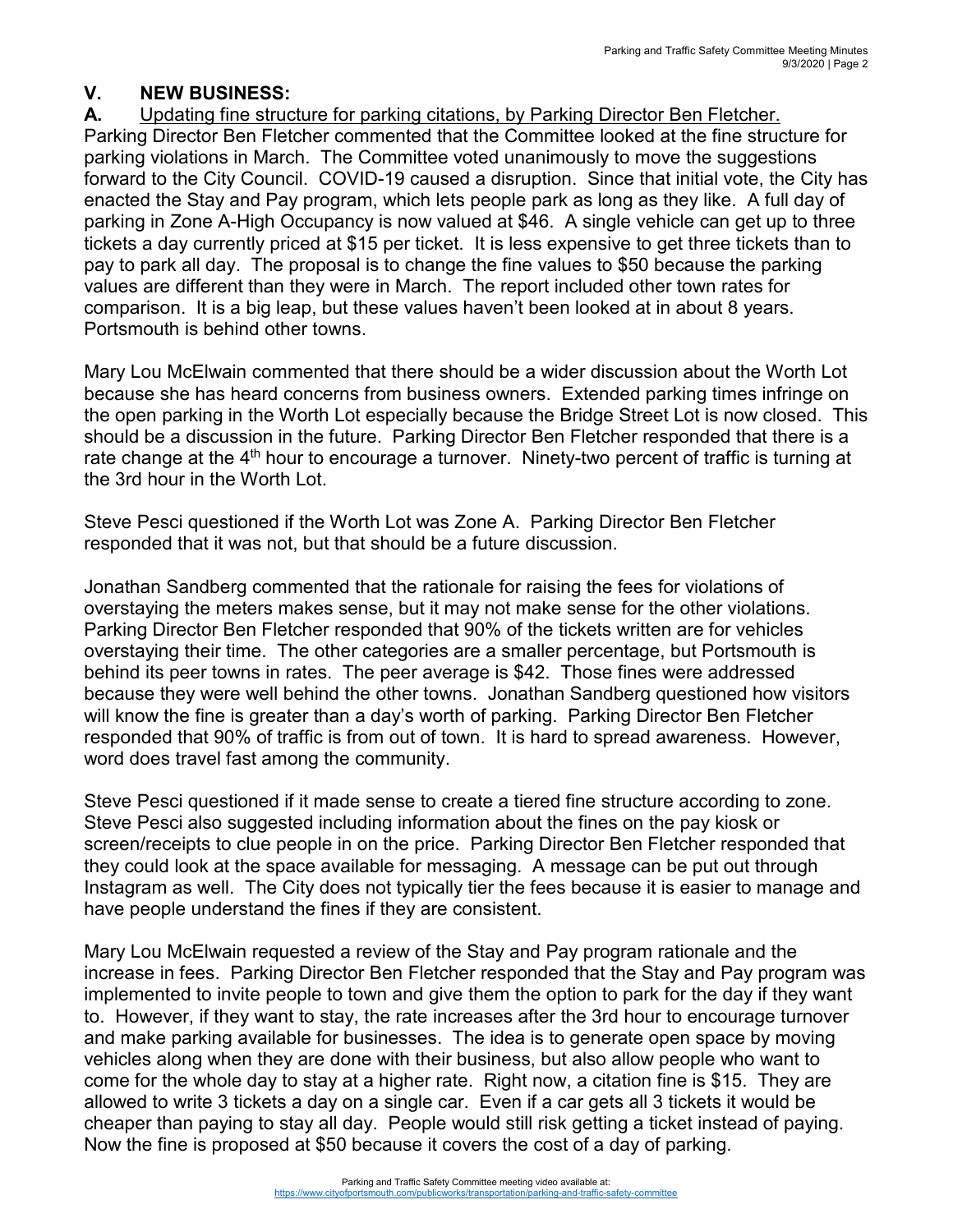City Manager Karen Conard questioned if there was a way to encourage more use of the Foundry Garage by adding signage at the kiosks. Parking Director Ben Fletcher responded that there is room for some messaging on the touch screens. There is a lot of information there now. It may not hurt to have extra information, but if someone is already standing at the meter to pay, they wouldn't be likely to get back in their car to go to the garage at that point.

Harold Whitehouse moved to recommend adoption and send to City Council for request for first reading, seconded by Steve Pesci.

City Manager Karen Conard suggested staff start with a presentation to the City Council and then request first reading at the next City Council meeting. It would set up the request more fully. Harold Whitehouse accepted the changes to the original motion.

# **Harold Whitehouse moved to schedule a presentation for the September 14, 2020 City Council meeting and schedule a first reading for the October 5, 2020 City Council meeting, seconded by Steve Pesci.**

**On a unanimous roll call, motion passed 9-0.**

#### **B.** Recent accidents at the intersection of Marcy Street and Mechanic Street.

Eric Eby commented that the intersection has a couple of issues. There is construction at 14 Mechanic Street and a temporary panel for utilities is restricting sightlines. Under normal conditions the height of the existing fence between the abutters also restricts sightlines. The sight distance of 80 feet is adequate for 15 mph on Marcy Street. Any faster and cars won't have time to stop. Eric Eby met with the contractor and he will attempt to move the panel to improve sightlines. The side yard fence will still be an issue. Speed measurements show the average speed is 20 mph. Speeding is not an issue. There may be opportunity to discuss the fence height with the new owners. However, the fence is in accordance with all zoning requirements and is on private property. There is no action recommended at this time, but staff will continue to monitor the area.

Public Works Director Peter Rice questioned if Eric Eby had contacted the property owner directly. Eric Eby responded that he has been in contact with the architect and contractor, but not directly with the property owner.

Mary Lou McElwain commented that it was too bad this issue was not brought up when the new owners got permission from the City's Planning Board and other boards because this is a safety issue. It is a very dangerous situation.

Erica Wygonik asked about the  $85<sup>th</sup>$  percentile speeds. Eric Eby responded that they were 23 mph to 24 mph. Erica Wygonik agreed with Mary Lou McElwain that it would be nice to coordinate particular projects that might have impacts such as this one. This intersection is part of the truck route to get to the Peirce Island Wastewater Treatment Plant during construction. It would benefit from review. The turning radius from Marcy Street to Mechanic Street can be tricky.

Planning Director Juliet Walker commented that she understood the concerns expressed by members about land use board coordination, but the boards are limited on what they can require a property owner to do. The Historic District Commission approval would not have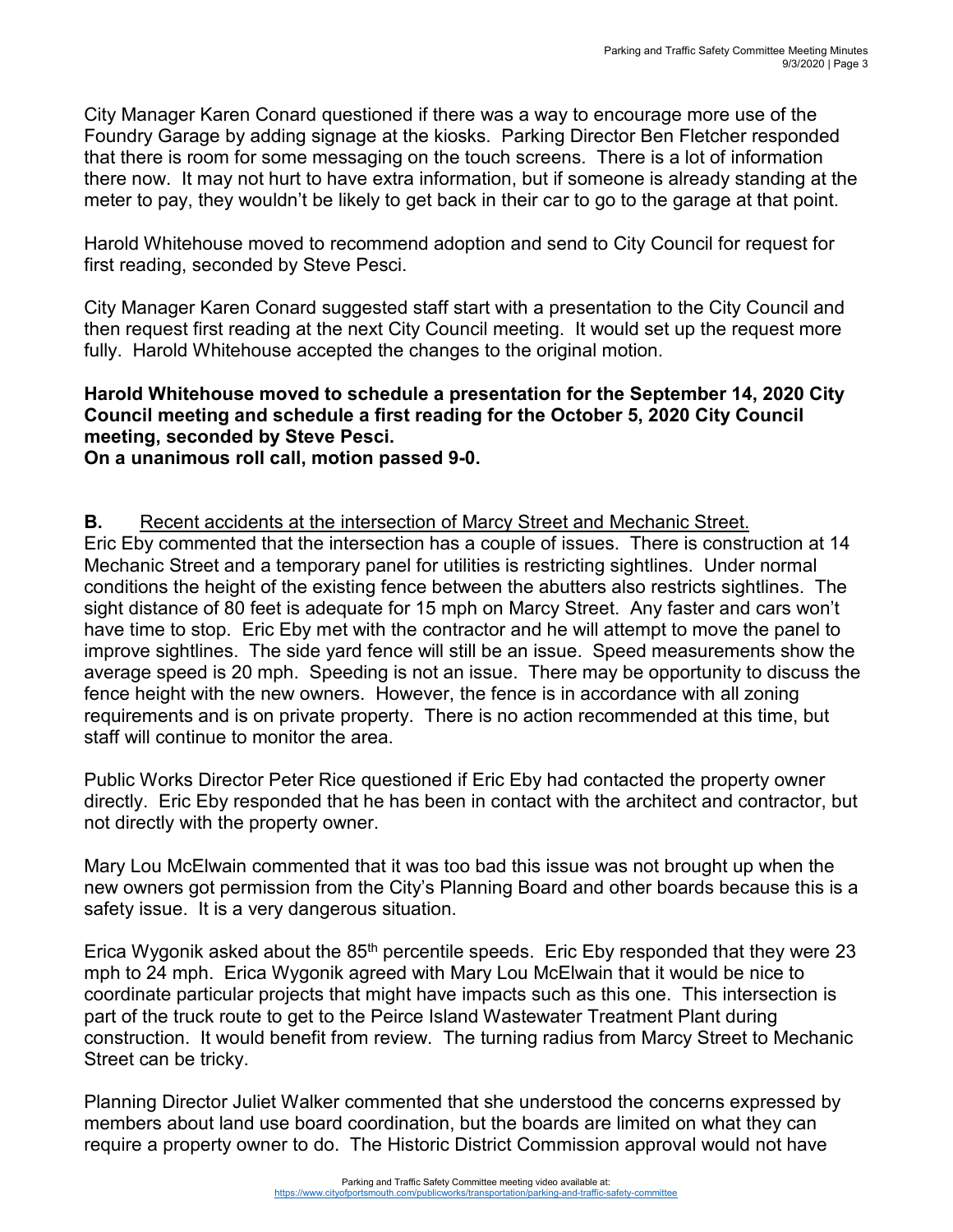been an appropriate venue to require changes to a property for this type of change. Zoning only applies to private property. If there is no zoning ordinance to fall back on, then the board does not have authority to enforce it. Staff try to work with property owners on these type of issues, but if property owners aren't willing to do it, that is their choice.

Jonathan Sandberg questioned if there were other options to improve the safety of the intersection. There are a lot of pedestrians in that area. A raised crossing or flashing lights to help alert traffic to slow down may be helpful.

Mary Lou McElwain commented that when a situation like this arises, that will add to traffic problems or safety concerns, there should be a mechanism within the City to discuss the issue before approvals are granted rather than after the fact.

Harold Whitehouse commented that he knew the previous owner that lived on the corner. That intersection has been a longstanding issue. Chairman Peter Whelan noted that the pole on the corner was added to protect the fence. There are a lot of vehicles with boat trailers that turn at the intersection. It is a dangerous spot. Chairman Peter Whelan questioned if the City maintained the pole. Public Works Director Peter Rice responded that the City has replaced it many times. Reworking the corner would benefit the intersection, but it is private property. Staff can reach out to the property owners to see if they will work with the City on this issue. They will also look at the intersection to see if they can improve it in other ways.

#### **Public Works Director Peter Rice moved to have staff report back after evaluating the intersection configuration and contacting the property owner to determine if further action is needed, seconded by Harold Whitehouse. On a unanimous roll call, motion passed 9-0.**

**C.** Request to renew Portwalk Place valet licenses, by Jackie Huber. Chairman Peter Whelan noted that this application was asking for two (2) years, but usually the approvals are for only one (1) year. City Manager Karen Conard agreed that the typical request is for one year and that's what this should be.

Steve Pesci supported the City entering this agreement and noted that it has been handled well over the years. However, \$1,500 for three (3) spaces is reasonably priced, but it may be too low. Steve Pesci asked that the fees be reviewed last year.

Public Works Director Peter Rice commented that the fee structure assigned to this is set by the Fee Committee. A change would need to come before the Fee Committee for next year's budget. Steve Pesci responded that he would raise the item again in January 2021.

Mary Lou McElwain questioned if there was a better way to coordinate the fees and requests. This seems to be coming up after the fact again.

Public Works Director Peter Rice responded that typically the fee structure is made in a way to reflect the time the valet is impacted and pro-rating revenue the City would make in parking. The fee has to have a rationale that is tied to something. Every year they look at each fee in the budget book and see if it needs to be adjusted. It was not deemed necessary to adjust this fee this year.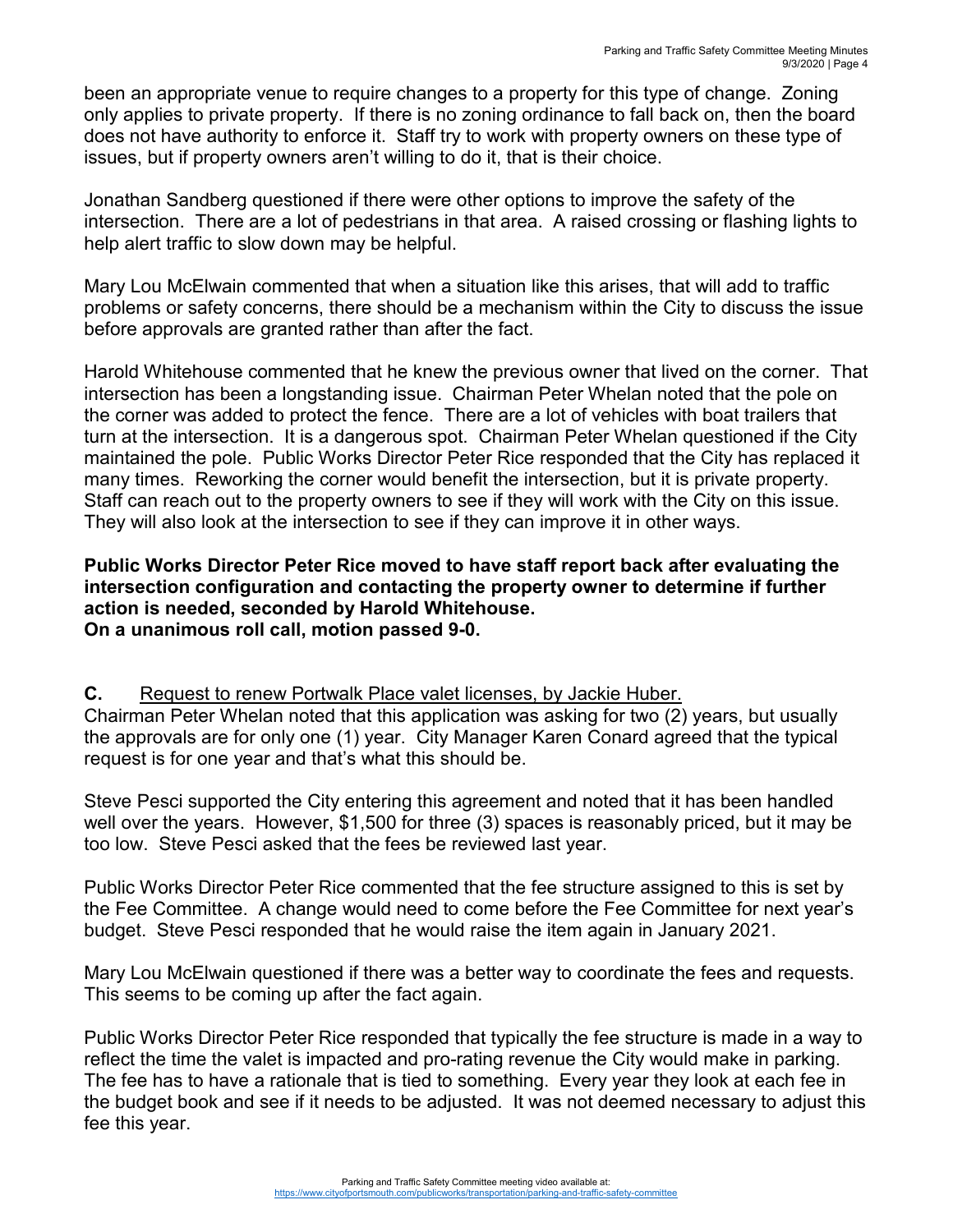#### **Harold Whitehouse moved to renew the two (2) valet parking license agreements for a term of one (1) year, seconded by City Manager Karen Conard. On a unanimous roll call, motion passed 9-0.**

# **VI. OLD BUSINESS:**

**A.** Report back on bicycle accident on Middle Street, by City Staff.

Eric Eby commented that there was no Police Department accident report filed. The Fire Department responded originally. The information available is from them. The report says that the car was parked in the first parking space, but the cyclist said the car was parked behind the space in the illegal area. There are no pictures, so it is unclear where it was parked. Eric Eby looked at other statistics for the bike lane on Middle Street. There have only been 12 accidents this year compared to 25 last year. Only 2 of the accidents were related to the bike lane. The last week of July had 120 bikes using the bike lane during the day. That is a 50% increase from last year. The speed studies show that speeds have continued to be what they were previously. The average is 29 mph and the  $85<sup>th</sup>$  percentile is 33 mph. Speeds are staying where they were, accidents are down, and usage is up.

Jonathan Sandberg noted that the vehicle traffic volume was lower across the City because of COVID-19. He questioned if accidents across the City were also down. Eric Eby responded that they recently did a speed study in August. Traffic volumes were around 9-10,000 this year. Volumes have been 11,000 in previous years. The City is operating at about 80-85% normal levels.

Police Captain Mark Newport stated he did not know the total number of accidents from memory, but noted that it was safe to assume that because traffic has been down, accidents were down also.

Mary Lou McElwain commented that there were two meetings in August about the bike lane that PTS members were not included in. She stated the Committee should be included in future meetings about the bike lane. Harold Whitehouse commented that he would volunteer to be part of the task force proposed by Councilor Tabor.

Chairman Peter Whelan noted that there was a lot of participation from Middle Street residents at the second meeting. There was a lot of concern about parked cars and sightlines. City Manager Karen Conard noted that she was at both meetings. Both were led by Councilor Tabor. The first one was more of a fact-finding meeting. The second meeting was to get feedback from residents. Anything moving forward should include Chairman Peter Whelan and/or some members from the PTS Committee. Nothing was debated or decided at these meetings. They walked the full length of the bike lane to get a sense of the issues.

Chairman Peter Whelan commented that no one is talking about removing the bike lane, only modifying the first part where cars are parked in the street. There has already been talk about changing the speed limit signs to 25 mph on Middle Street. Eric Eby commented that was correct and the signs haven't been changed yet.

Mary Lou McElwain stated she has asked about cutting the branches hanging over Middle Street that block sightlines at Cass Street several times. The issue has not been addressed. She spoke about the design of the bike lanes in Portland, Maine.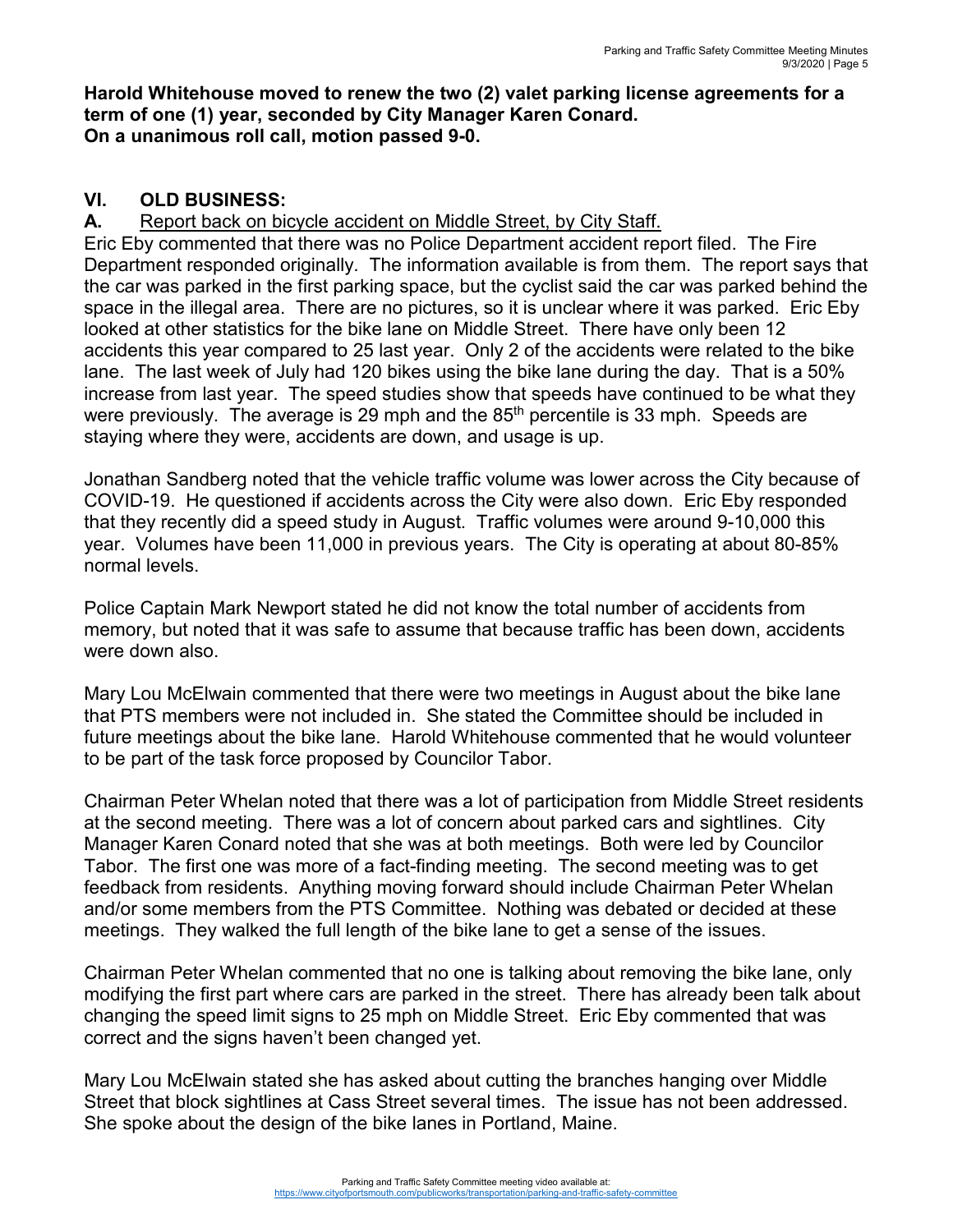Public Works Director Peter Rice stated he would address the branches on Middle Street. He stated that staff feel that any additional improvements or modifications to the project should be dictated by the City Council.

Erica Wygonik noted that there are clearly a lot of strong opinions on bike lanes. It might be useful to have a summary of some of the goals and/or the specific things the task force is trying to achieve. The City has put a lot of effort into the project already, so it would be helpful to start with information about what has been done and what studies show. Chairman Peter Whelan agreed.

Steve Pesci expressed his appreciation to City staff for all their work and data collection on the project. There are best practices and engineering standards implemented to reduce liability and risk. He supports a task force that would look forward and operate on data-based information. The City does not design streets, roadways and/or transit systems based on public opinion, but on best practices and standards.

Harold Whitehouse opposed the tactics some have used when stating the grant funding must be returned. He observed more bikes parked at the Middle School than the High School.

No action was taken by the PTS Committee.

#### **VII. INFORMATIONAL:**

**A.** Parking on Albany Street between Brewery Lane and Cass Street / Islington Street construction update. Eric Eby commented that there is a section of Albany Street where customers park in front of the businesses. When they park there, they take up most of the roadway. The Islington Street project in that area is starting soon. The detour from Albany Street and Bartlett Street will be in effect. The City will be putting up no parking signs on the whole stretch of Albany Street and Brewery Lane during construction. Parking spaces will be put in the corner lot with striping while the detour is in place. This will last a couple months at least. Only traffic going into town will be detoured. When construction is over the Committee may want to look at this again to make it a permanent restriction. Traffic flow should be evaluated post construction.

Public Works Director Peter Rice commented that businesses have requested defined parking along that area. They do not want to permanently eliminate parking. The whole corridor is challenging, and they need to do a deeper dive to accommodate everyone. There may be some adjustments to temporary parking to include more spaces. The City is currently building a sidewalk along Jewel Court. The whole area is in flux and they need to look at a comprehensive solution.

Eric Eby noted that the intersection of Jewell Court and Brewery Lane will have an all-way stop during the detour.

Erica Wygonik commented that there was a little section of street labeled South Albany Street on Google maps and noted that it should be renamed to be part of Brewery Lane. Eric Eby responded that was a good point, however there is no South Albany Street. Albany Street is Lshaped, and Brewery Lane runs from Albany Street to Plaza 800.